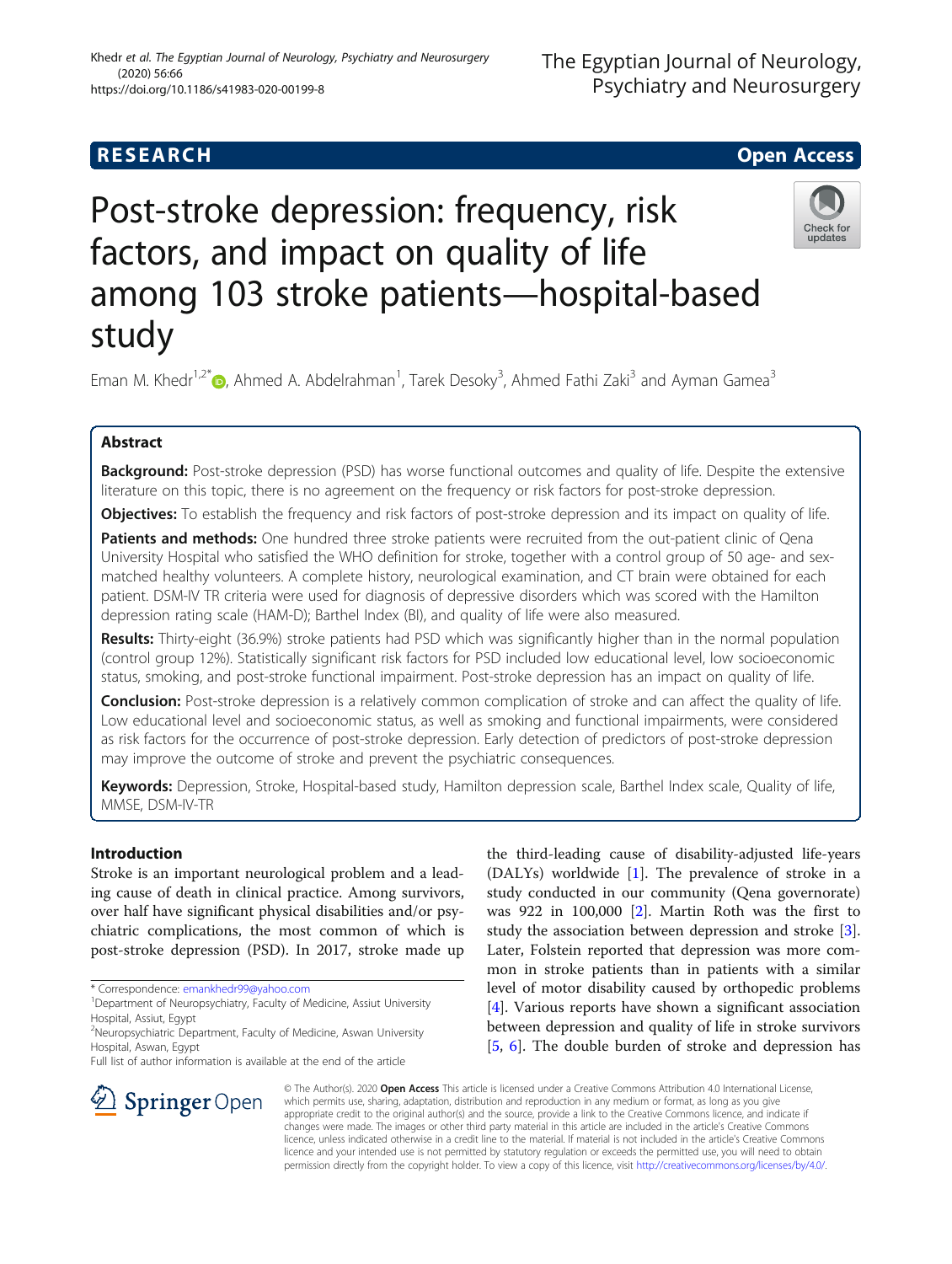been considered the main leading cause to total years lost to disability based on the global burden of disease report  $[1]$  $[1]$ . A reciprocal relationship between the severity of initially diagnosed PSD and stroke recovery outcome has been noted in many studies [[7,](#page-6-0) [8\]](#page-6-0), with increased mortality rates [\[9](#page-6-0)–[11\]](#page-6-0), and improved survival and quality of life with antidepressant medications and psychoeducation [\[12](#page-6-0)–[16](#page-6-0)]. Across the literature, there is great variability of PSD frequency; two recent Nigerian studies have found PSD at 22.9% and 42.9%, respectively [[17](#page-6-0), [18\]](#page-6-0), and another Tanzanian study found PSD to be 30% [[19\]](#page-6-0). In a recent systematic review of post-stroke depression in the Middle East and North Africa reported that the prevalence ranged from 17 to 73% [\[20\]](#page-6-0).

In fact, the previous studies showed that the frequency of PSD is influenced by patient's selection, socioeconomic state, educational level, severity of stroke, location of the lesion, study design, time of assessment after stroke, and the associated risk factors.

Unfortunately, PSD is often underdiagnosed and underreported, in part because cognitive problems after stroke can confound the symptoms of depression and make the diagnosis of depression difficult. Despite increased interest in the socioeconomic aspects of chronic medical conditions in developing countries, there is little information about PSD in Egypt. To address this point, our study is aimed to estimate the frequency of PSD, associated risk factors, and impact on quality of life (QoL) among stroke patients in Qena University Hospital (upper Egypt).

## Patients and methods

In this cross-sectional study, we recruited 103 (out of 180) patients with stroke from the neurology outpatient clinic of Qena University Hospital from September 2014 to August 2015; they were compared with a group of 50 age- and sex-matched healthy control subjects that were recruited from 2nd-degree relatives of patients. Qena is one of the southern governorates of Egypt. Inclusion criteria included patients diagnosed with stroke according to the WHO definition as a syndrome of rapidly developing clinical signs of focal or global disturbance of cerebral function, with symptoms lasting 24 h or longer with no apparent cause other than of vascular origin [[21\]](#page-6-0), and stroke diagnosis was confirmed by computerizing tomography of the brain (CT scan) The duration of stroke was the time passed since the onset of stroke to the time of examination (ranging from the onset of stroke up to 2 years). They were 18 years or older; alert; oriented with persons, time, and place; had no problems in communication; willing to participate in the study; and able to give written informed consent.

Stroke patients were classified according to the side of the lesion to right and left hemisphere and according to the location of the lesion to frontal and non-frontal as

the frontal region has the greatest vulnerability to poststroke mood disorder [\[22\]](#page-6-0).

Exclusion criteria included individuals who were unable to communicate due to a disturbed level of consciousness. Severe global dysphasia was excluded on the bases of clinical assessment that interferes with patients' life and communication. Severe cognitive impairment (as assessed by Mini-Mental State Examination [MMSE] which was used to exclude patients with score < 18 for literate and  $< 16$  for illiterate subjects  $[23, 24]$  $[23, 24]$  $[23, 24]$  $[23, 24]$  as cognitive problems after stroke can confound the symptoms of depression and make the diagnosis of depression difficult, and severe hearing or visual impairment that affect the communication and assessment of depression. Severe medical complications (renal or liver failure as these are confounding factors associated with depression) were also excluded. Neither the patient nor controls were on antidepressant medications.

Structured Clinical Interview for DSM-IV-Clinician Version (SCID-CV) [\[25](#page-7-0)] the Arabic version [[26\]](#page-7-0) was used for the diagnosis of depression and exclusion of other psychiatric comorbidities in patients and controls. It contains seven diagnostic modules for axis I disorders.

Socioeconomic status was assessed with an appropriate Arabic validated scale, as it was classified into low, middle, and high socioeconomic status based on the subject score [\[27](#page-7-0)]. It consists of 4 dimensions: parents' level of education, parents' occupation, total family monthly income, and lifestyle of the family. Each item was given a score of 1. According to the total score, the socioeconomic level was divided into three categories: high (85– 100%), moderate (60–84%), and low (< 60%).

The residence of each patient or control subject is classified as a rural or urban resident according to the geographical distribution of rural (from the village) and urban (from city) areas location in Qena governorate. Clinical characteristics and risk factors were recorded for each patient. Hamilton depression rating scale (HAM-D) [[28\]](#page-7-0) was used to measure the severity of depressive symptoms according to the subject score as follows:  $0-7$  = normal,  $8-13$  = mild depression,  $14-18$  = moderate depression, 19–22 = severe depression, and > 23 = very severe depression. The World Health Organization Quality of Life (WHOQOL)-BREF [\[29\]](#page-7-0) and Barthel Index (BI) [\[30\]](#page-7-0) were used to measure quality of life and functional status of stroke patients.

All participants provided an informed written consent. The local Ethical Committee of Assiut University Hospital approved the study.

#### Statistical analysis

The data were analyzed using the Statistical Package for Social Science (SPSS Inc., 2008, 233 South Wacker Drive, Chicago, IL, USA) version 17.0 software.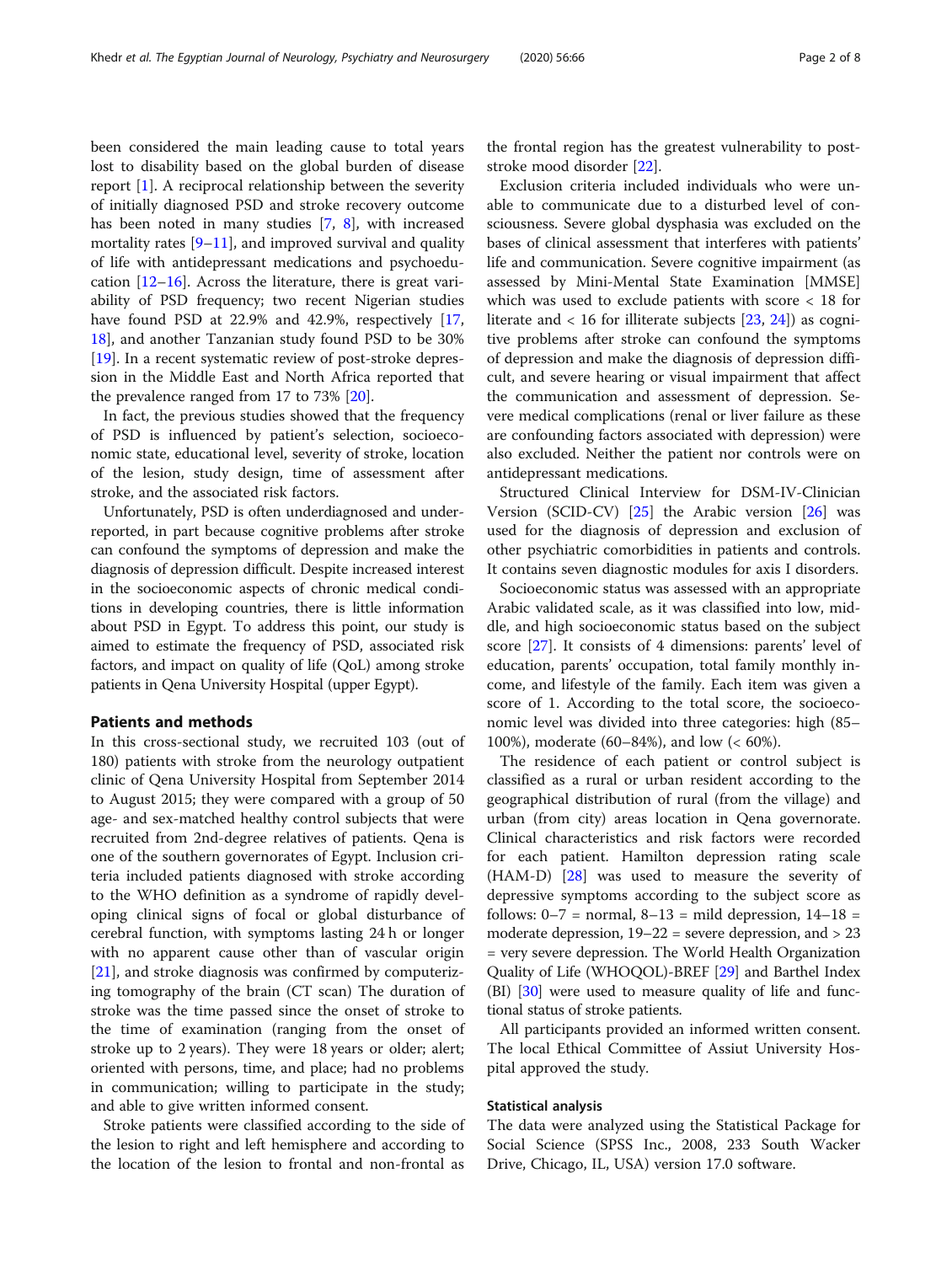The sampled population was divided into diagnostic groups of depressed and non-depressed individuals. The chi-square test was used to find the significance of study parameters on categorical variables, while the Mann-Whitney  $U$  test was used to analyze continuous variables (they were not normally distributed) between the two groups. The P value was set at 0.05. Independent predictors of depression were determined by binary logistic regression. A P value of less than 0.05 was considered significant.

## Results

A significantly higher relative frequency of depression was detected among stroke patients compared with the control group ( $P < 001$ ). Thirty-eight patients (36.9%) had depression, of whom 22 (21.4%) had major and 16 (15.5%) patients had minor depressive disorder; 6 out of 50 (12%) individuals in the control group had depression (Table [1](#page-3-0)). Patients also had a significantly higher HAM-D score  $(8.6 \pm 5.8)$  than the control group  $(5.2 + 4.2)$  (P < 0.001). Post-stroke depression was significantly associated with low educational level, low socioeconomic status, and smoking, while age, gender, residence, marital, and job status were not significantly different between depressed and non-depressed stroke patients (Table [2](#page-4-0)). There were no significant differences between depressed and non-depressed stroke patients in symptoms of hypertension, cardiac disease, or diabetes mellitus. In addition, there was no significant association with a past psychiatric history of depression or family history of depression in first-degree relatives (Table [3](#page-4-0)).

There were no significant relationships between the various stroke indices and PSD except for functional impairment (measured according to Barthel Index scale), which was significantly higher in the patients with poststroke depression (Table [4](#page-5-0)). Physical, psychological, and environmental QOL assessed by WHOQOL-BREF questionnaire was significantly worse among stroke patients with depression than in stroke patients without depression (Table [5\)](#page-5-0).

## Discussion

The main findings of the present study were the relatively high frequency of PSD of 36.9%, low educational level, low socioeconomic status, smoking, and functional impairment as measured by BI scale and were all considered risk factors associated with PSD, while other risk factors had no relationship with PST. PSD has a worse impact on physical, psychological, and environmental QOL

Two possibilities for the occurrence of PSD are the following: firstly, PSD is a result of damage of a certain brain region and presumably subsequent changes in neurotransmitters such as serotonin and dopamine, and secondly, it may be a psychological reaction to the disabilities sequelae resulting from a stroke that affects the quality of life.

The prevalence of PSD has been summarized in numerous individual studies and meta-analyses and was estimated to be in the range of 20 to 65% [\[31\]](#page-7-0). Another two meta-analyses estimated the prevalence at 29% (20, 293 patients) in 43 studies over a period of 5 years poststroke [[32\]](#page-7-0) and 31% (25,488 patients) in 61 prospective studies over  $5$  years post-stroke  $[33]$  $[33]$ . In the current study, depression was diagnosed in about 37% of patients. Differences in prevalence estimates are probably related to the variation in the clinical presentation of stroke and the difficulty of evaluating depression in many cases [\[34\]](#page-7-0) or to the use of different measures and diagnostic criteria for diagnosis [[35](#page-7-0)]. Another factor related to the difference in the frequency of PSD is the small sample size as local studies with sample sizes of less than 100 patients for PSD reported a prevalence of 30% or less. It is possible that the small samples were not sufficient to give the studies the required power to address the hypothesis, which may be responsible for the lower prevalence reported.

Most (21.4%) of our patients had major depressive disorders( MDD) while 15.5% had a minor depressive disorder. This is similar to figures of 19.9% and 12.6% from Mitchell and colleagues [\[36](#page-7-0)].

Gender and age did not reveal any significant association with PSD despite the fact that depressive disorders are more prevalent among females in the general population. This is consistent with two previous systematic reviews: De Ryck and colleagues [[31\]](#page-7-0) reported that gender was not a risk factor for PSD in 13 out of 21 studies, while age was not a predictor in 16 studies. A similar conclusion was reached by Kutlubaev and Hackett [[37](#page-7-0)] reviewing 23 studies that included 18,374 stroke patients from 23 studies. However, not all studies find the same relationship with aging. There was a high prevalence among older stroke patients in a study carried out in Jordan [[38\]](#page-7-0), while there was increased prevalence among younger stroke patients in other studies [[39](#page-7-0), [40](#page-7-0)].

We found that the lower the educational level, the higher the prevalence of PSD, a finding that is consistent with numerous previous studies  $[39, 41-43]$  $[39, 41-43]$  $[39, 41-43]$  $[39, 41-43]$  $[39, 41-43]$  $[39, 41-43]$ . This may be due to defective coping strategies and a less consistent premorbid support system in less educated subjects. The significant association of PSD with smoking was also consistent with previous findings [\[38](#page-7-0), [44\]](#page-7-0), which may be explained by deficient vitamin D in smokers according to Ren and colleagues [\[44](#page-7-0)] and the superadded dysphoric effect of sudden nicotine abstinence, withdrawal mood symptoms, and craving.

The absence of a significant association between PSD and hypertension, diabetes, or cardiac disease was partly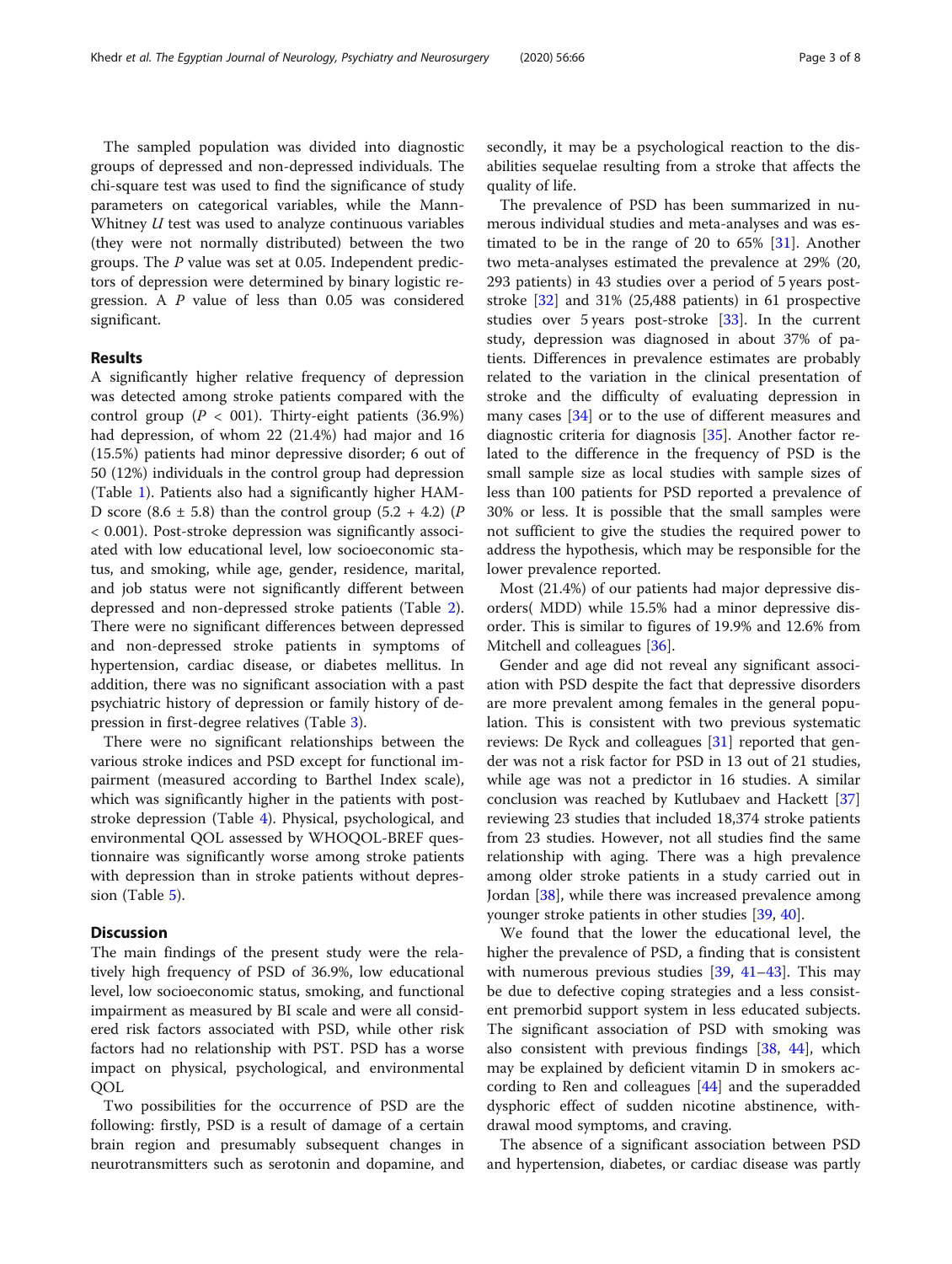| Characteristic                                         | Stroke patients, number = 103 | Control, number = 50 | $P$ value |
|--------------------------------------------------------|-------------------------------|----------------------|-----------|
| Sex                                                    |                               |                      | 0.650     |
| Male                                                   | 62 (60.2)                     | 32 (64)              |           |
| Female                                                 | 41 (39.8)                     | 18 (36)              |           |
| Age in years                                           |                               |                      |           |
| Mean $\pm$ SD (years)                                  | $61.2 \pm 14.7$               | $59 \pm 13.3$        | 0.861     |
| Residence                                              |                               |                      | 0.281     |
| Urban                                                  | 40 (38.8)                     | 24 (48)              |           |
| Rural                                                  | 63 (61.2)                     | 26 (52)              |           |
| Marital status                                         |                               |                      | 0.046     |
| Single                                                 | 9(8.7)                        | 7(14)                |           |
| Married                                                | 69 (67)                       | 39 (78)              |           |
| Divorced/widowed                                       | 25 (24.3)                     | 4(8)                 |           |
| Education                                              |                               |                      | 0.380     |
| Literate                                               | 77 (74.8)                     | 34 (68)              |           |
| Illiterate                                             | 26 (25.2)                     | 16 (32)              |           |
| Socioeconomic status (SES)                             |                               |                      | 0.538     |
| Low                                                    | 38 (36.9)                     | 23 (46)              |           |
| Middle                                                 | 59 (57.3)                     | 25 (50)              |           |
| High                                                   | 6(5.8)                        | 2(4)                 |           |
| Employment (occupation)                                |                               |                      | 0.336     |
| Employed                                               | 39 (37.9)                     | 23 (46)              |           |
| Unemployed                                             | 64 (62.1)                     | 27 (54)              |           |
| Special habits (in males)                              |                               |                      | 0.570     |
| Smoker males                                           | 33/62 (53.2%)                 | 19/32 (59.4)         |           |
| Non-smoker males                                       | 29/62 (46.8%)                 | 13/32 (40.6)         |           |
| Diabetes                                               |                               |                      | 0.022     |
| Yes                                                    | 24 (23.3)                     | 4(8)                 |           |
| No                                                     | 79 (76.7)                     | 46 (92)              |           |
| Hypertension                                           |                               |                      | 0.021     |
| Yes                                                    | 29 (28.2)                     | 7(14)                |           |
| No                                                     | 74 (71.8)                     | 43 (86)              |           |
| Cardiac                                                |                               |                      | 0.071     |
| Yes                                                    | 17 (16.5)                     | 3(6)                 |           |
| No                                                     | 86 (83.5)                     | 47 (94)              |           |
| Past psychiatric history of depression                 | 19 (18.4)                     | 5(10)                | 0.098     |
| Family history of depression in first-degree relatives | 10(9.7)                       | 4(8)                 | 0.964     |
| Depressed                                              | 38 (36.9)                     | 6 (12%)              | 0.001     |
| Non-depressed                                          | 65 (63.1)                     | 44 (88)              |           |
| Major depressive disorder                              | 22 (21.4)                     | 4(8)                 | 0.039     |
| Minor depression                                       | 16 (15.5)                     | 2(4)                 | 0.039     |

<span id="page-3-0"></span>

| Table 1 Demographic, socioeconomic, medical, and psychiatric risk factors in stroke patients and control subjects |  |  |  |  |
|-------------------------------------------------------------------------------------------------------------------|--|--|--|--|
|                                                                                                                   |  |  |  |  |
|                                                                                                                   |  |  |  |  |

consistent with some previous reports [[31,](#page-7-0) [37,](#page-7-0) [45\]](#page-7-0) which found that hypertension and hyperlipidemia were not associated with PSD, while diabetes mellitus was identified as a predictor. Contrary to the present findings, a past history of depression [[31,](#page-7-0) [37\]](#page-7-0) and family history of depression were also significantly correlated to PSD [\[36](#page-7-0)].

In the current study, PSD was more common in those with more severe post-stroke functional impairments as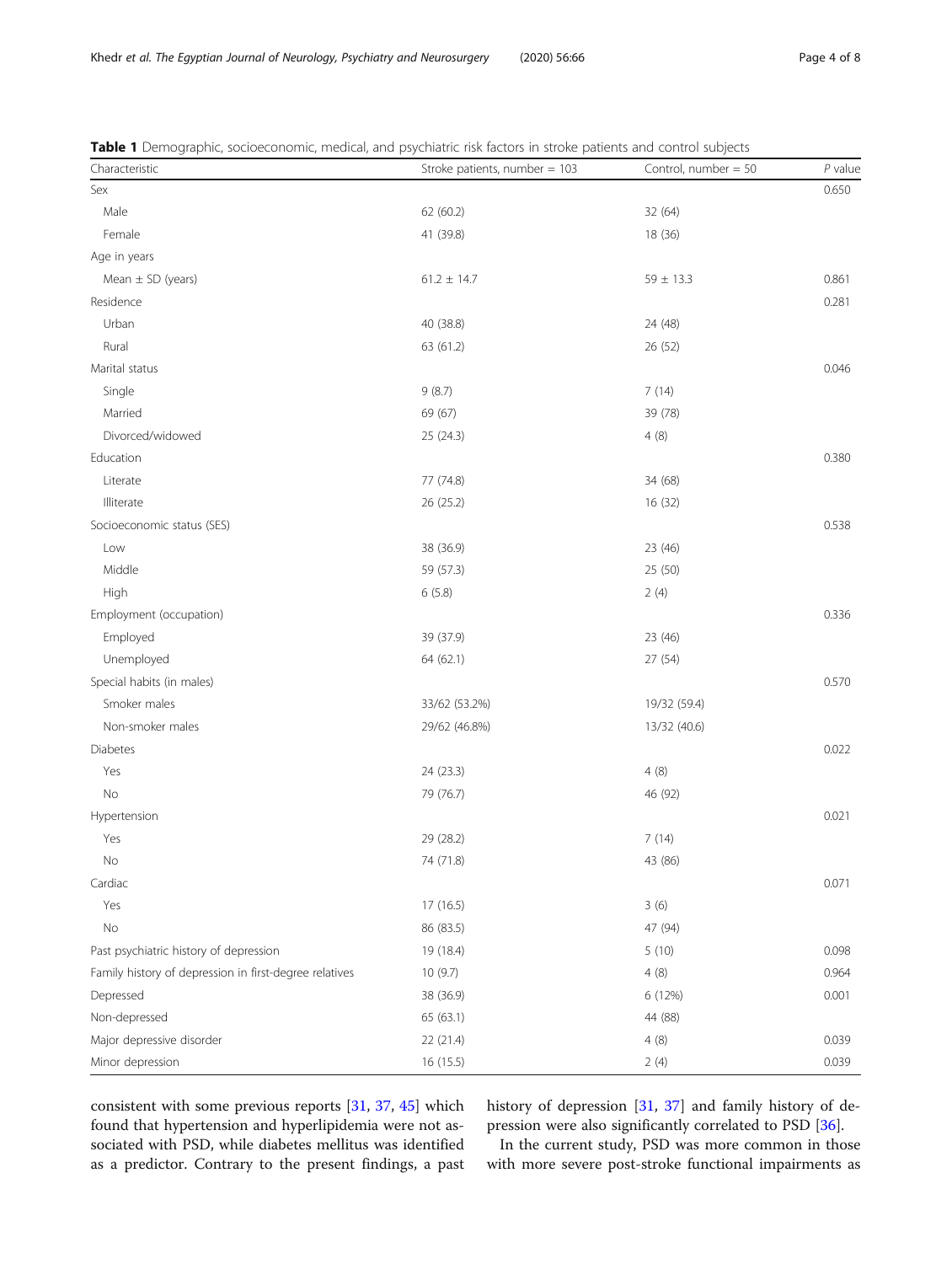| Characteristic             | Non-depressed stroke patients, $N = 65$ (63.1%) | Depressed stroke patients, $N = 38$ (36.9%) | $P$ value |  |
|----------------------------|-------------------------------------------------|---------------------------------------------|-----------|--|
| Age in years               |                                                 |                                             |           |  |
| Mean $\pm$ SD (years)      | $61.2 \pm 15$                                   | $61.1 \pm 14.4$                             | 0.853     |  |
| Gender, n (%)              |                                                 |                                             |           |  |
| Male                       | 40 (61.5%)                                      | 22 (57.9%)                                  | 0.877     |  |
| Female                     | 25 (38.5%)                                      | 16 (42.1%)                                  |           |  |
| Residence, n (%)           |                                                 |                                             |           |  |
| Urban                      | 25 (38.5%)                                      | 15 (39.5%)                                  | 0.920     |  |
| Rural                      | 40 (61.5%)                                      | 23 (60.5%)                                  |           |  |
| Marital status             |                                                 |                                             |           |  |
| Single                     | 6 (9.2%)                                        | $3(7.9\%)$                                  | 0.921     |  |
| Married                    | 44 (67.7%)                                      | 25 (65.8%)                                  |           |  |
| Divorced/widowed           | 15 (23.1%)                                      | 10 (26.3%)                                  |           |  |
| Education                  |                                                 |                                             |           |  |
| Literate                   | 54 (83.1%)                                      | 23 (60.5%)                                  | 0.021     |  |
| Illiterate                 | 11 (16.9%)                                      | 15 (39.5%)                                  |           |  |
| Socioeconomic status (SES) |                                                 |                                             |           |  |
| Low                        | 13 (20%)                                        | 25 (65.8%)                                  | < 0.001   |  |
| Middle                     | 47 (72.3%)                                      | 12 (31.6%)                                  |           |  |
| High                       | 5 (7.7%)                                        | $1(2.6\%)$                                  |           |  |
| Job status                 |                                                 |                                             |           |  |
| Work                       | 25 (38.5%)                                      | 14 (36.8%)                                  | 0.869     |  |
| Non-worker or retired      | 40 (61.5%)                                      | 24 (63.2%)                                  |           |  |

<span id="page-4-0"></span>Table 2 Demographic and socioeconomic data for post-stroke depression

measured by the Barthel Index that is in line with Schöttke and colleagues [[46\]](#page-7-0). Thus, the burden of functional impairment of stroke can increase the risk of PSD, which then leads to further impairment like increased disability, reduced social activities, delayed recovery, failure to return to work, and longer institutional care and so affect quality of life.

In the present study, there was no significant relationship between the duration since onset of stroke and the frequency of PSD. Previous studies reported an increased

Table 3 Comorbid medical and psychiatric illness and post-stroke depression

|                              |                   | Stroke patients                 |                             | P     |
|------------------------------|-------------------|---------------------------------|-----------------------------|-------|
|                              |                   | Non-depressed, $N = 65$ (63.1%) | Depressed, $N = 38$ (36.9%) | value |
| Diabetes mellitus            | Not diabetic      | 51 (78.5%)                      | 28 (73.7%)                  | 0.580 |
|                              | <b>Diabetic</b>   | 14 (21.5%)                      | 10 (26.3%)                  |       |
| Hypertension                 | Not hypertensive  | 46 (70.8%)                      | 29 (76.8%)                  | 0.542 |
|                              | Hypertensive      | 19 (29.2%)                      | 9(23.7%)                    |       |
| Cardiac disease              | Not cardiac       | 55 (84.6%)                      | 31 (81.6%)                  | 0.689 |
|                              | Cardiac           | 10 (9.7%)                       | 7(6.8%)                     |       |
| Smoking                      | Males, smoker     | 18 (45%)                        | 15 (68.2%)                  | 0.04  |
|                              | Males, non-smoker | 22 (55%)                        | 7(31.8%)                    |       |
| Past history of depression   | Negative          | 53 (81.5%)                      | 31 (81.6%)                  | 0.996 |
|                              | Positive          | 12 (18.5%)                      | 7(18.4%)                    |       |
| Family history of depression | Negative          | 59 (90.8%)                      | 34 (89.5%)                  | 0.830 |
|                              | Positive          | $6(9.2\%)$                      | 4 (10.5%)                   |       |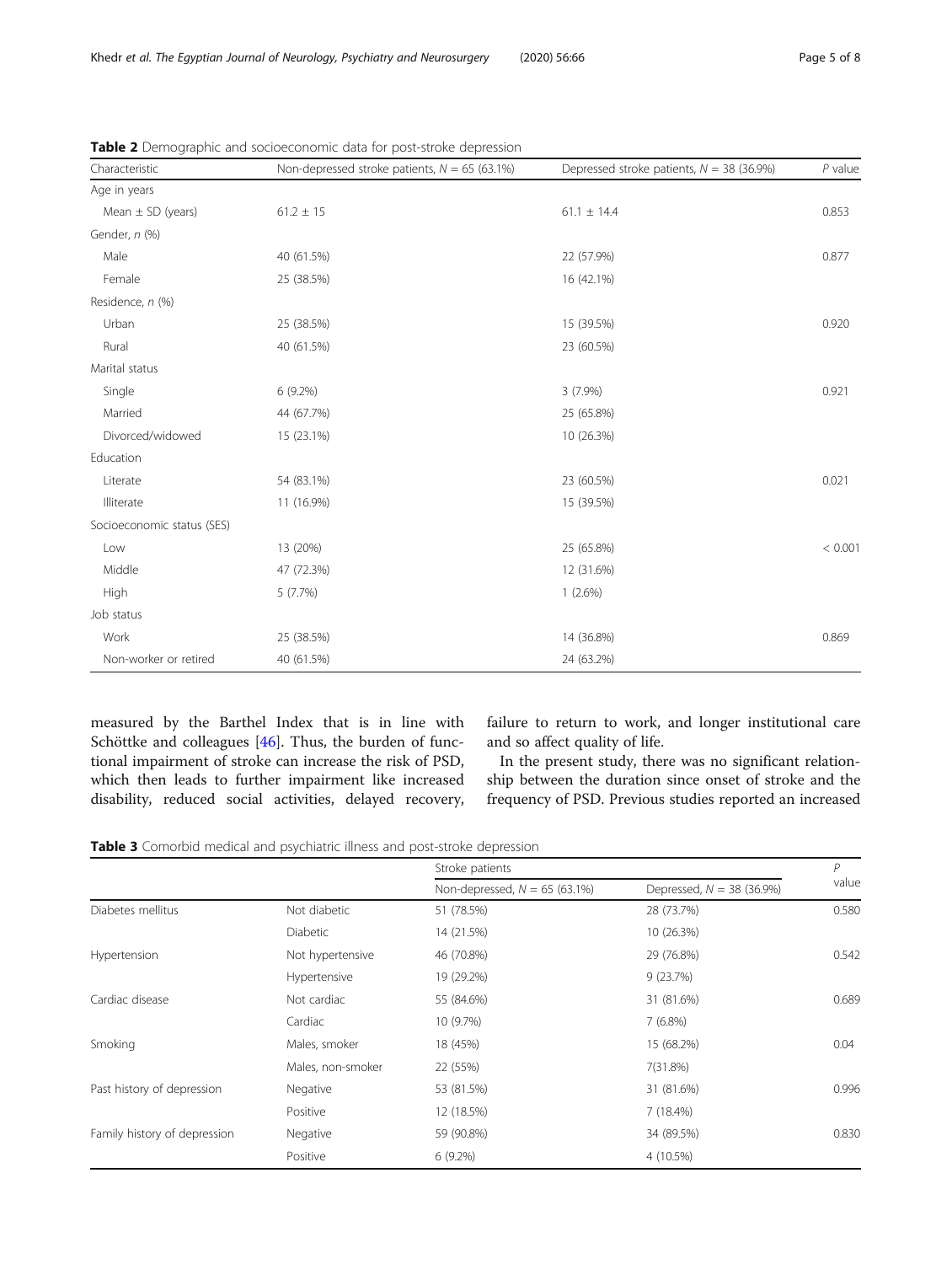| Characteristic                                               | Non-depressed stroke patients,<br>$N = 65(63.1\%)$ | Depressed stroke patients,<br>$N = 38(36.9\%)$ | $P$ value |
|--------------------------------------------------------------|----------------------------------------------------|------------------------------------------------|-----------|
| Duration since onset in months, number (%)                   |                                                    |                                                | 0.588     |
| $\leq$ 3 months                                              | 22 (33.8%)                                         | 18 (47.4%)                                     |           |
| $>$ 3-6 months                                               | 12 (18.5%)                                         | 5 (13.2%)                                      |           |
| $> 6 - 12$ months                                            | 9 (13.8%)                                          | 4 (10.5%)                                      |           |
| $> 12$ months to $\leq 2$ years                              | 22 (33.8%)                                         | 11 (28.9%)                                     |           |
| Type of stroke                                               |                                                    |                                                | 0.898     |
| Ischemic stroke                                              | 52 (80%)                                           | 30 (78.9%)                                     |           |
| Hemorrhagic stroke                                           | 13 (20%)                                           | 8 (21.1%)                                      |           |
| Lateralization of lesion                                     |                                                    |                                                | 0.418     |
| Right hemisphere                                             | 34 (52.3%)                                         | 23 (60.5%)                                     |           |
| Left hemisphere                                              | 31 (47.7%)                                         | 15 (39.5%)                                     |           |
| Brain lobe involvement                                       |                                                    |                                                | 0.216     |
| Frontal lobe lesion                                          | 18 (27.7%)                                         | 15 (39.5%)                                     |           |
| Non-frontal lesion                                           | 47 (72.3%)                                         | 23 (60.5%)                                     |           |
| Functional impairment according to Barthel Index score (BI): |                                                    |                                                | 0.0001    |
| Totally dependent B.I (0-20)                                 | $2(3.1\%)$                                         | 7(18.4%)                                       |           |
| Severely dependent B.I (25-50)                               | 8 (12.3%)                                          | 20 (52.6%)                                     |           |
| Moderately dependent B.I (55-75)                             | 24 (36.9%)                                         | 7 (18.4%)                                      |           |
| Slightly dependent B.I (80-95)                               | 30 (46.2%)                                         | 4 (10.5%)                                      |           |
| Nondependent B.I (100)                                       | $1(1.5\%)$                                         | $0(0\%)$                                       |           |

<span id="page-5-0"></span>Table 4 Stroke indices and post-stroke depression

frequency of depression early after stroke [[38,](#page-7-0) [47\]](#page-7-0). However, since this recovered gradually with improvement of physical symptoms and restoration of a normal quality of life, it seems likely that it is quality of life rather than the time after stroke that determines the severity of PSD [[48\]](#page-7-0). In confirmation of our findings, the type of stroke (ischemic vs. hemorrhagic) was not found to be a predictor in many studies [ 31, 37].

The relationship between PSD and lesion location is a matter of some debate. In the present study, there was no significant relationship between PSD and lesion location consisting with Nickel and Thomalla meta-analysis, 2017 [[49](#page-7-0)], and Wei and colleagues, [[50](#page-7-0)] as they concluded that there is no clear pattern as to the association of stroke lesion location and PSD. However, few reports found a significant correlation with left frontal and left basal ganglionic lesions and/or the proximity of the ischemic lesion to the frontal pole [[51\]](#page-7-0). Others find this correlation with the right hemisphere especially the frontal lobe [[40](#page-7-0), [52\]](#page-7-0). The absence of a relationship between lesion location and PSD could be largely due to exclusion criteria used in the present study as we excluded patients with severe aphasia (left hemispheric affection), and patients with cognitive impairment that makes difficult communication with the patient and affects the assessment of depression which is one of our limitation of the study.

#### Limitation of the study

Main limitations of this study are the relatively small sample size and the highly selective patient criteria, which may be required for accurate determination of

Table 5 Quality of life and state of functioning among stroke patients groups (with versus without depression)

| Score of quality of life (QOL) domain | Stroke patients without depression | Stroke patients with depression | $P$ value |
|---------------------------------------|------------------------------------|---------------------------------|-----------|
| Physical domain mean $\pm$ SD         | $53.5 \pm 15.3$                    | $27 + 9.7$                      | < 0.001   |
| Psychological domain mean $\pm$ SD    | $62.2 \pm 8.4$                     | $41.84 + 15.6$                  | < 0.001   |
| Social domain mean $\pm$ SD           | $55.2 + 15.3$                      | $50.3 + 13.5$                   | 0.465     |
| Environmental domain mean $\pm$ SD    | $46.4 + 15.2$                      | $33.95 + 14$                    | 0.045     |
| Overall QOL score mean $\pm$ SD       | $57.1 + 10$                        | $38.68 \pm 8.1$                 | < 0.001   |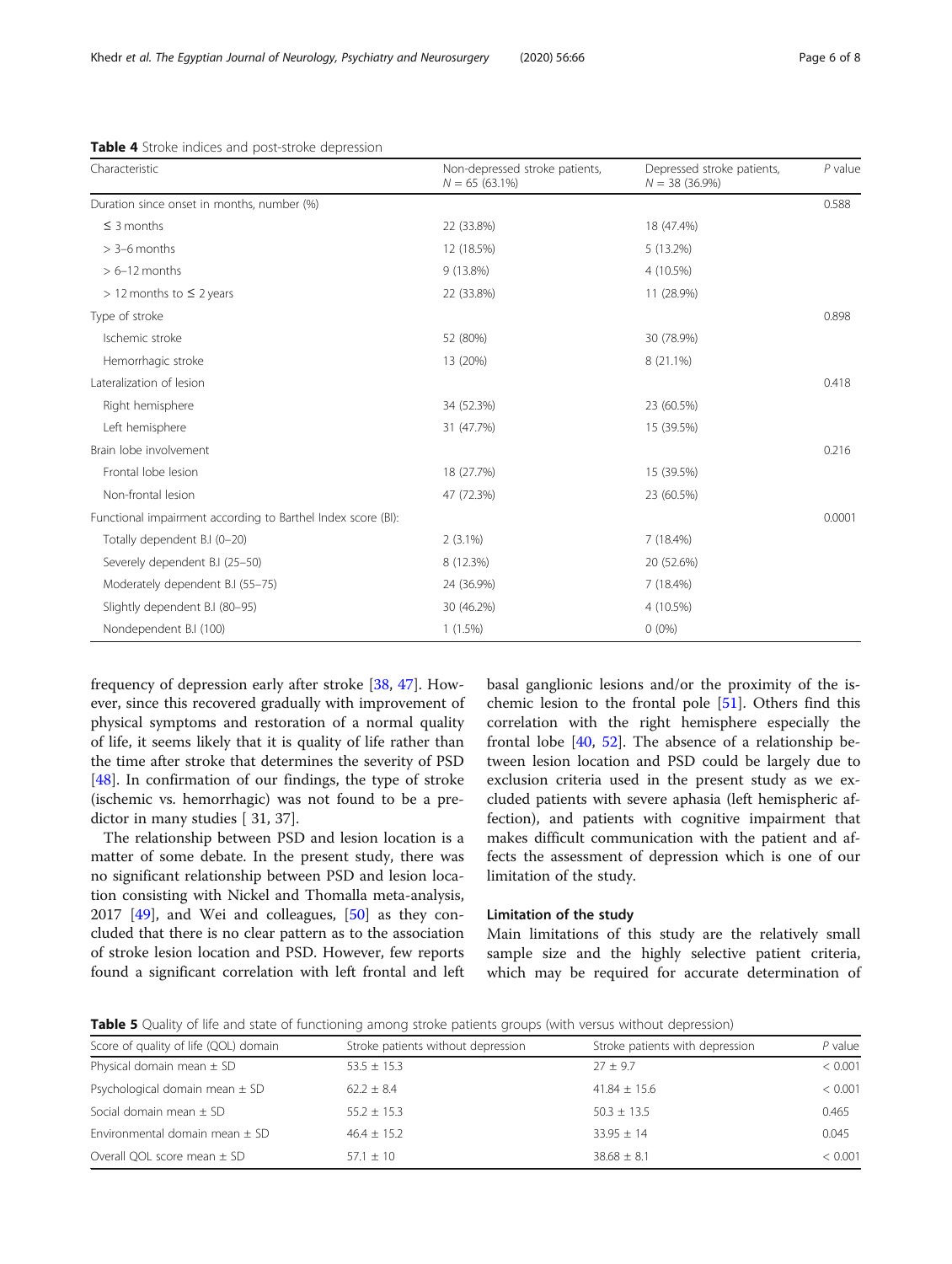<span id="page-6-0"></span>depression, but it limits the interpretation of the frequency of PSD; lack of MRI study in some cases to measure brain lesion; and follow-up of these patients on antidepressant medication.

## Conclusion

PSD is a frequent complication of stroke and can affect the quality of life. Low educational level and socioeconomic status, as well as smoking and functional status of stroke, were predictors for the development of PSD. PSD has a worse impact on the quality of life. A comprehensive evaluation and management of PSD improves the outcome of stroke. Further studies that involve the best treatment approaches for such patients are urgently required.

#### Abbreviations

PSD: Post-stroke depression; WHO: World Health Organization; DALYs: Disability-adjusted life-years; DSM-IV- TR: Diagnostic and statistical manual of mental disorders 4th edition revised; HAM-D: Hamilton depression rating scale; BI: Barthel Index; QoL: Quality of life; MMSE: Mini-Mental State Examination; WHOQOL-BREF questionnaire: The World Health Organization Quality of Life; MDD: Major depressive disorders

#### Acknowledgements

Not applicable.

#### Authors' contributions

EMK, TD, AF, and AG contributed to the study concept and design, acquisition of the data, drafting and revision of the report, statistical analyses, and interpretation of the data. AFZ, TD, and AG contributed to case recruitments, acquisition of the data, and statistical analyses. EMK, AFZ, and AG contributed to the editing of this report. All authors read and approved the final manuscript.

#### Funding

Not applicable.

#### Availability of data and materials

The data supporting the results reported in the article is already saved and available on request at any time.

#### Ethics approval and consent to participate

An informed consent was obtained from all the patients before participating in the study. The protocol was approved in January 2014 by the South Valley Medical School Ethical Review Board and all participants or relatives gave written informed consent before participation in the study. The confidentiality of the patients' information was maintained during all the steps of the study.

#### Consent for publication

Not applicable.

#### Competing interests

The authors declare that they have no competing interests.

#### Author details

<sup>1</sup>Department of Neuropsychiatry, Faculty of Medicine, Assiut University Hospital, Assiut, Egypt. <sup>2</sup>Neuropsychiatric Department, Faculty of Medicine, Aswan University Hospital, Aswan, Egypt. <sup>3</sup>Department of Neuropsychiatry, South Valley University, Qena University Hospital, Qena, Egypt.

Received: 1 May 2020 Accepted: 18 June 2020 Published online: 06 July 2020

#### References

- 1. GBD 2017 DALYs and HALE Collaborators. Global, regional, and national disability adjusted life-years (DALYs) for 359 diseases and injuries and healthy life expectancy (HALE) for 195 countries and territories, 1990–2017: a systematic analysis for the Global Burden of Disease Study 2017. Lancet 2018;392:1859–1922.
- 2. Khedr EM, Fawi G, Abdela M, Mohammed TA, Ahmed MA, El-Fetoh NA. and ZakiAF.Prevalence of ischemic and hemorrhagic strokes in Qena Governorate, Egypt: community-based study. J Stroke Cerebrovasc Dis. 2014; 23(7):1843–8.
- 3. Roth M. The natural history of mental disorder in old age. J Ment Sci. 1955 Apr;101(423):281–301.
- 4. Folstein MF, Maiberger R, McHugh PR. Mood disorder as a specific complication of stroke. J Neurol Neurosurg Psychiatry. 1977 Oct;40(10): 1018–20.
- 5. Gbiri CA, Akinpelu AO. Quality of life in Nigerian stroke survivors during the first 12 months post stroke. Hong Kong Physiother J. 2012;30(1):18–24.
- 6. Abubakar SA, Isezuo SA. Health related quality of life of stroke survivors: experience of a stroke unit. Int J Biomed Sci. 2012;8(3):183–7.
- 7. Robinson RG, Jorge RE. Post-stroke depression: a review. Am J Psychiatry. 2016;173:221–31.
- 8. Blöchl M, Meissner S, Nestler S. Does depression after stroke negatively influence physical disability? A systematic review and meta-analysis of longitudinal studies. J Affect Disord. 2019;247:45–56.
- 9. Stein LA, Goldmann E, ZamzamA LJM, Messé SR, Cucchiara BL, et al. Association between anxiety, depression, and post-traumatic stress disorder and outcomes after ischemic stroke. Front Neurol. 2018;9:1–9.
- 10. Bartoli F, Di Brita C, Crocamo C, Clerici M, Carra G. Early post-stroke depression and mortality: meta-analysis and meta-regression. Front. Psychiatry. 2018;9:530.
- 11. Cai W, Mueller C. Li Y-Jing, Shen W-Dong, Stewart R. Post stroke depression and risk of stroke recurrence and mortality: a systematic review and metaanalysis, Ageing Res Rev. 2019;50:102–9.
- 12. Kraglund KL, Mortensen JK, Grove EL, Johnsen SP, Andersen G. TALOS: a multicenter, randomized, double-blind, placebo-controlled trial to test the effects of citalopram in patients with acute stroke. Int J Stroke. 2015;10:985–7.
- 13. Mead GE, Hsieh CF, Hackett M. Selective serotonin reuptake inhibitors for stroke recovery. JAMA. 2013;310:1066–7.
- 14. Hackett ML, Köhler S, O'Brien JT, Gillian E. Mead: Neuropsychiatric outcomes of stroke. Lancet Neurol. 2014;13:525–34.
- 15. Yejin Lee, Brian Chen, Mandy W.M. Fong and Alex W.K. Wong: The effect of therapeutic interventions on post-stroke depression: a systematic review and meta-analysis. Arch Phys Med Rehabil;2018: 99, : e220-e221.
- 16. Causes GBD. of Death Collaborators. Global, regional, and national age-sex specific mortality for 264 causes of death, 1980–2016: a systematic analysis for the Global Burden of Disease Study 2016. Lancet. 2017;390:1151–210.
- 17. Oni OD, Olagunju AT, Olisah VO, Aina OF, Ojini FI. Post-stroke depression: prevalence, associated factors and impact on quality of life among outpatients in a Nigerian hospital. S Afr J Psychiat. 2018;24(0); a1058.
- 18. Olibamoyo O, Adewuya A, Ola B, Coker O, Atilola O. Prevalence and correlates of depression among Nigerian stroke survivors. S Afr J Psychiat. 2019;25(0), a1252.
- 19. Saadi A, Okeng'o K, Biseko MR, Shayo AF, Mmbando TN, Grundy SJ, et al . Post-stroke social networks, depressive symptoms, and disability in Tanzania: a prospective study: Int J Stroke. 2018 October ; 13(8): 840–848.
- 20. Kaadan MI, Larson MJ. Management of post-stroke depression in the Middle East and North Africa: too little is known. Neurol Sci. 2017;15(378):220–4.
- 21. Wolf PA, Kannel WB, Dawber TR. Prospective investigations: the Framingham study and the epidemiology of stroke. Adv. Neurol. 1978;19: 107–20.
- 22. van Zandvoort MJ, Nys GM, van der Worp HB, de Haan EH, de Kort PL and Kappelle LJ. Early depressive symptoms after stroke: neuropsychological correlates and lesion characteristics. J Neurol Sci. 2005; Jan 15; 228(1):27-33.
- 23. Folstein MF, Folstein SE, McHugh PR. "Mini-mental state". A practical method for grading the cognitive state of patients for the clinician. J Psychiatr Res. 1975;12(3):189–98.